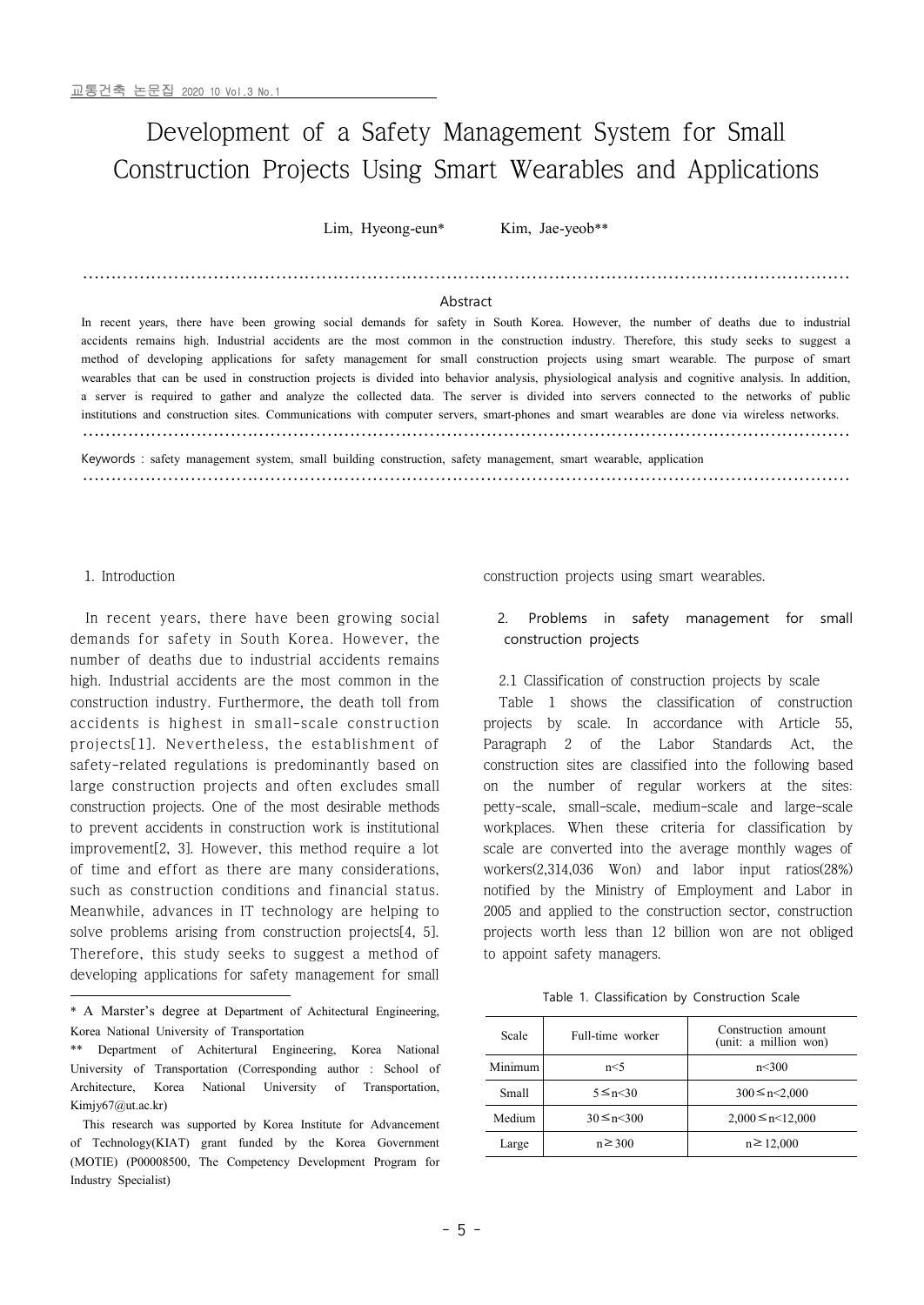2.2 Status of disasters by construction scale

Table 2 summarizes the current status of disasters by scale<sup>[6]</sup>. In 2017 and 2018, the number of accidents and deaths at construction sites was lowest in construction projects worth 12 billion won or more, with the exception of unclassifiable construction projects. However, it was largest in small-scale construction sites with construction costs of less than 300 million won. Meanwhile, the number of accidents and deaths in the construction projects worth less than 12 billion won with no obligation to appoint the safety managers accounted for about 86% of the total in 2017 and about 81% in 2018.

|  |  |  |  | Table 2. Disaster status by construction amount |  |  |
|--|--|--|--|-------------------------------------------------|--|--|
|--|--|--|--|-------------------------------------------------|--|--|

| Construction                       | 2017             |            | 2018             |            |
|------------------------------------|------------------|------------|------------------|------------|
| amount<br>(unit: a million<br>won) | Casualty $(\% )$ | $Dead(\%)$ | Casualty $(\% )$ | $Dead(\%)$ |
| Unclassified                       | 197(1.7)         | 5(1.9)     | 215(1.8)         | 9(3.8)     |
| n<300                              | 4,377(38.0)      | 87(32.8)   | 4,130(35.2)      | 79(33.6)   |
| $300 \le n \le 2,000$              | 3,353(29.1)      | 62(23.4)   | 3,181(27.1)      | 42(17.9)   |
| $2,000 \le n \le 12,000$           | 2,190(19.0)      | 62(23.4)   | 2,250(19.2)      | 45(19.1)   |
| $n \ge 12,000$                     | 1,398(12.1)      | 49(18.5)   | 1,969(16.8)      | 60(25.5)   |
| Total                              | 11,515           | 265        | 11,745           | 235        |

2.3 Difficulties in the safety management of small-scale construction projects

In Korea, construction safety management is planned based on the Construction Technology Promotion Act and the Industrial Safety & Health Act. The safety management plan is established for the purpose of protecting against accidents by stipulating activities related to construction site safety, such as the appointment of a professional safety manager, safety checks and safety education.

Table 3. Analysis of safety management problems in small construction projects

| Classification                                 | Details                                                                                                                                                                                                                                                                            |  |
|------------------------------------------------|------------------------------------------------------------------------------------------------------------------------------------------------------------------------------------------------------------------------------------------------------------------------------------|--|
| Problems in<br>safety<br>management<br>systems | Non-appointment of permanently stationed<br>safety managers, Non-preparation of safety<br>management plans                                                                                                                                                                         |  |
| Lack of safety<br>education                    | Operation of formal safety education. Decline<br>in education standards of educational<br>institutions, Absence of dedicated safety<br>education facilities                                                                                                                        |  |
| Insufficient<br>management                     | Insufficient guidance and legal checks of<br>supervisory agencies (Ministry of Labor, Korea<br>Occupational Safety & Health Agency, disaster<br>prevention organizations, etc.), Insufficient roles<br>on legal responsibility and safety consciousness<br>of managers and workers |  |
| Poor construction<br>environment               | Short construction period, low construction<br>costs                                                                                                                                                                                                                               |  |

However, this is mainly focused on large construction

projects; small construction projects are often excluded in most cases. Therefore, safety management cannot be done on a systematic basis. Table 3 shows problems in safety management for small construction projects[7].

# 3. Composition of safety management application contents for small construction projects

In order to establish the functions required for safety management applications for small construction projects, this study analyzed the safety management system and safety management plan of a large construction company in Korea[7]. The support functions of the small construction safety management application established based on the analysis results are summarized in Table 4.

Table 4. Support functions of safety management application

| Classification                       | Details                                                                                                                                                                                                                                                                                                                                                                                                               |  |  |
|--------------------------------------|-----------------------------------------------------------------------------------------------------------------------------------------------------------------------------------------------------------------------------------------------------------------------------------------------------------------------------------------------------------------------------------------------------------------------|--|--|
| Construction<br>outline              | Detailed management of construction information<br>through on-site inquiry about construction site<br>start date of construction<br>location,<br>work,<br>expected completion date, companies related to<br>construction and general manager<br>of safety<br>management                                                                                                                                               |  |  |
|                                      | Management of personal information of operators<br>in the process, such as workers, representatives<br>and company names                                                                                                                                                                                                                                                                                              |  |  |
| Safety<br>information                | Inquiry and viewing of contents regarding legal<br>regulations and guidelines related to safety<br>management                                                                                                                                                                                                                                                                                                         |  |  |
|                                      | Registration of factors affecting the safety of<br>managers and management of worker actions                                                                                                                                                                                                                                                                                                                          |  |  |
|                                      | Management of work progress on the day and<br>report in the event of safety-related accidents                                                                                                                                                                                                                                                                                                                         |  |  |
| Safety<br>education                  | Education of details concerning the understanding<br>of construction methods on the day prior to the<br>commencement of construction work, detailed<br>construction procedures according to drawings<br>and precautions, etc.<br>Education to raise safety awareness<br>among<br>workers<br>through<br>construction<br>educational<br>materials focused on accident cases related to<br>safety & health and disasters |  |  |
| Emergency<br>countermeasu<br>res     | Formation of a systematic safety management<br>organization by stipulating actions and measures<br>in case of emergency                                                                                                                                                                                                                                                                                               |  |  |
|                                      | Establishment of a network of emergency<br>contacts, such as persons concerned, including<br>contractors, designers, owners, field managers, as<br>well as hospitals, fire departments, police<br>stations and the Korea Occupational Safety &<br>Health Agency                                                                                                                                                       |  |  |
| Automatic<br>notification<br>systems | Awakening of workers' safety awareness through<br>automatic notifications of safety-related contents<br>during work                                                                                                                                                                                                                                                                                                   |  |  |
|                                      | Notification of real-time risk information for<br>workers with the use of smart wearable devices                                                                                                                                                                                                                                                                                                                      |  |  |
|                                      | Realization<br>of disaster prevention<br>through<br>proactive removal of accident risk factors                                                                                                                                                                                                                                                                                                                        |  |  |

The functions of the application should be able to solve problems and compensate for the defects of the small construction safety management derived earlier.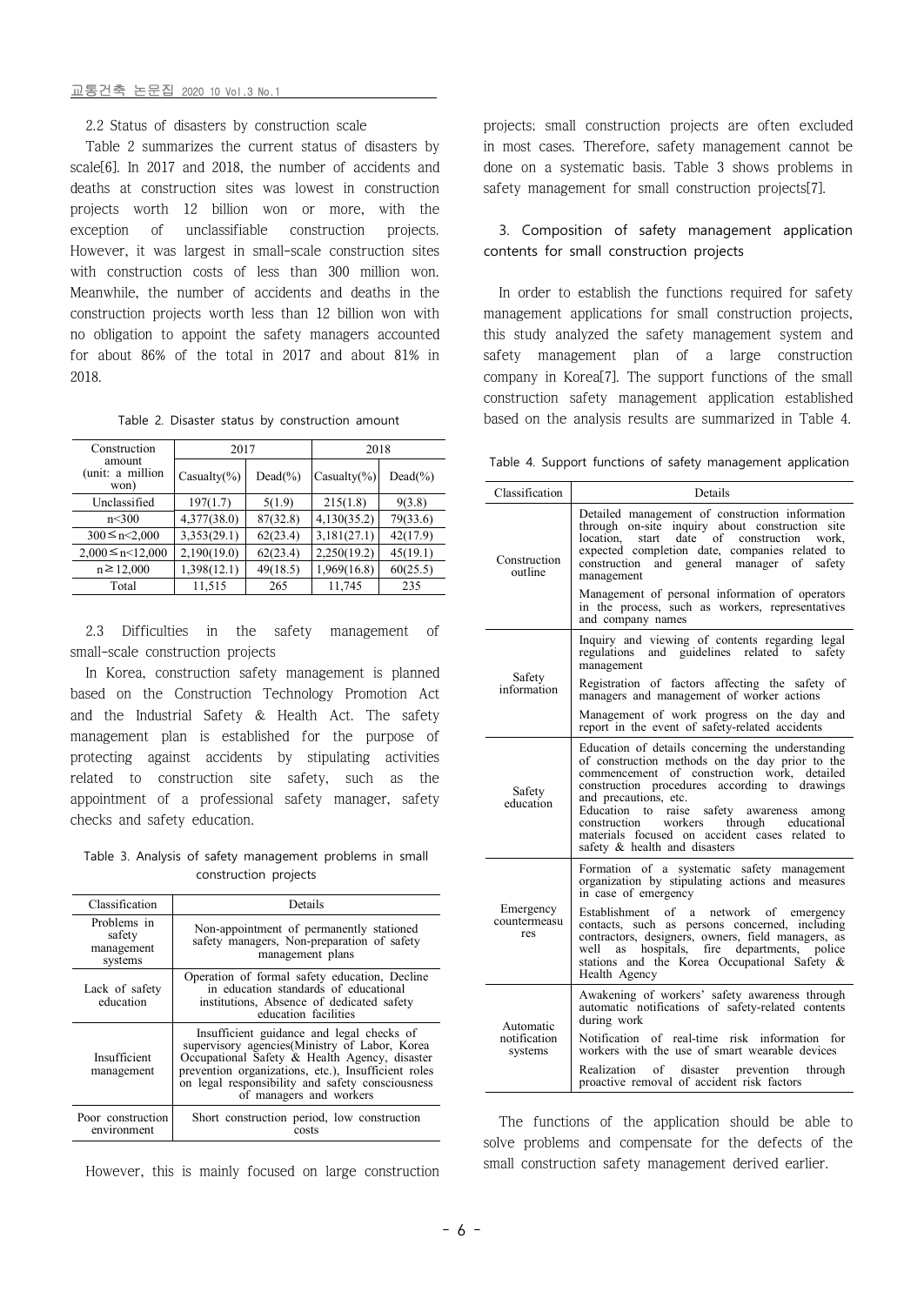#### 교통건축 논문집 2020 10 Vol.3 No.1

The items of construction outline that support functions such as the inquiry and management of construction sites and workers' personal information can support the site management of institutions related to safety management. The safety information items to manage safety management guidelines, regulations, and other matters pointed out, can compensate for the defects in systems. The safety education items for raising safety awareness in the workplace can address the problems of existing safety education. With the support of safety management using smart wearables and applications, it is possible to reduce safety management costs and improve poor construction environments at a low construction cost. In addition, the use of automatic notification systems, such as the detection of real-time hazards through safety messages and smart wearables, makes it possible to call workers' attention and eliminate causes of accidents, thereby helping to create safer construction environments.

# 4. Safety management support measures using smart wearables and applications

The main purpose of small construction safety management applications using smart wearables is to create a safe working environment for construction workers. Table 5 shows smart wearable sensors and devices that can be used in construction projects[8]. The purpose of utilization is divided into worker behavior analysis, physiological analysis and cognitive analysis. The behavior analysis sensor is used to analyze body movement patterns and thus prevent accidents, such as slippages or falls. The physiological analysis sensor

analyzes human physiological responses and determines whether to continue work based on the workers' health and psychological status. The cognitive analysis sensor is utilized for identifying and eliminating the accidents through an analysis of the movement of workers' eyes or EEG patterns.

| Purpose                       | Smart Wearable Sensor                                                                                 | Smart Wearable<br>Device                                           |  |
|-------------------------------|-------------------------------------------------------------------------------------------------------|--------------------------------------------------------------------|--|
| <b>Behavioral</b><br>Analysis | IMU (Inertial Measurement<br>Unit) Sensor                                                             | Smart helmets,<br>smart watches and<br>bands, safety<br>shoes, etc |  |
|                               | Positional Tracking Sensor                                                                            | Smart Helmet,<br>Smart Necklace,<br>etc.                           |  |
|                               | Pressure Sensor                                                                                       | Smart Shoes                                                        |  |
| Physiologi<br>cal<br>Analysis | PPG (Photo-electric pulse<br>Plethysmo Graph) Sensor<br>Skin Temperature Sensor<br>GSR (Galvanic Skin | smart watches and<br>hands                                         |  |
|                               | Resistance) Sensor                                                                                    |                                                                    |  |
|                               | Piezo-resistive Sensor                                                                                | Smart Clothes                                                      |  |
| Cognitive<br>Analysis         | Eye Tracking Sensor                                                                                   | Smart Glasses                                                      |  |
|                               | EEG(Electroencephalogram)<br>Sensor                                                                   | Smart helmets                                                      |  |

Table 5. Smart wearable sensors and devices that can be used in construction projects

The data of the application presented in this study is managed through servers connected to the networks of public institutions and construction sites. The public institution manages data related to safety, such as construction sites and worker information generation, safety-related laws and regulations, and provision updates. The information delivery of smart wearables and applications are shown in Figure 1. The hardware



Figure 1. Information delivery of smart wearables and applications